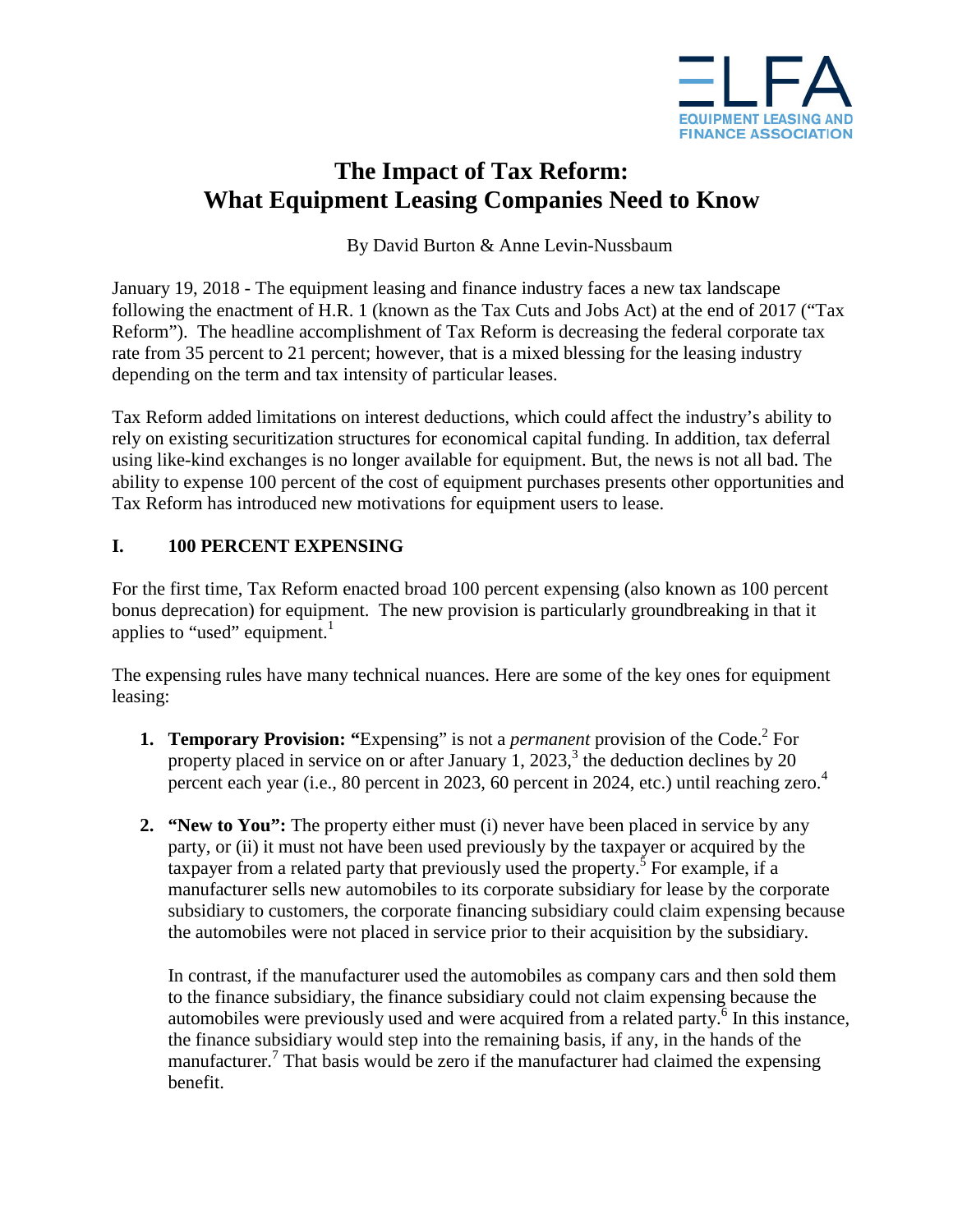- **3. No Expensing for Certain Lessees:** As was previously the case with respect to accelerated depreciation and bonus depreciation, expensing is not available for property leased to governmental entities, non-profit entities or foreign individual or entities. It is also not available for property located outside of the United States.
- **4. Regulated Utilities Should Lease:** There is a new rule that denies expensing to property owned by regulated utilities.<sup>8</sup> Because the rule only applies to property "owned" by regulated utilities (as opposed to property "used" by them), a lessor that leases property to a regulated utility could claim expensing (even though the regulated utility itself could not).<sup>9</sup> This is different than the rules that apply to tax-exempt use property, which would preclude a lessor from claiming expensing on property leased to a tax-exempt entity.<sup>10</sup> This rule may make leasing the preferable equipment financing option for regulated utilities.
- **5. Sale-Leasebacks:** There is no prohibition on a lessor in a sale-leaseback claiming expensing of used equipment where the lessee/user of the equipment remains the same. For example, an airline could have purchased ten aircraft in 2015 for its own use. After depreciating and using the aircraft, the airline would still be able to enter into a saleleaseback with a third party and continue to use the aircraft. The purchaser/lessor could claim expensing on the purchase price it pays for the aircraft (assuming the aircraft are used in U.S. routes), even though there was no change in the "user" of the aircraft. This could be a particularly attractive option to the airline if it uses the sale proceeds to retire debt that was creating interest limitation issues under Section 163(j), which are discussed below.
- **6. Binding Contract:** Expensing is not available if the lessor had a binding contract to acquire the property before September 28, 2017.<sup>11</sup> Therefore, lessors will need to carefully review their acquisition agreements.

It appears that a lessee's binding contract to acquire equipment before September 28, 2017 would not preclude a lessor from claiming 100 percent expensing on such equipment. Thus, a lessee could purchase the equipment, then execute a sale-leaseback with a lessor, and the lessor could claim 100 percent expensing.

**7. Confusing Lease Syndication Provision:** There is a taxpayer-friendly leasing exception to the previous bonus rules that appears to have inadvertently been carried over into Tax Reform.<sup>12</sup> This apparent drafting mistake at best causes confusion and at worst could potentially be interpreted in an inappropriately harsh manner.

Under prior law, "used" property was not eligible for bonus depreciation. However, there was a limited exception for sales of recently leased property from one lessor to another (i.e., lease syndications) that permitted bonus depreciation if the lease syndication occurred within three months of the original lessor's acquisition of the leased property. Following Tax Reform, this exception is not needed, as all "used" property is eligible for expensing. Moreover, the previous limited exception to allow lease syndications was only for a very short period of time – three months; whereas the expensing rules have no time limit.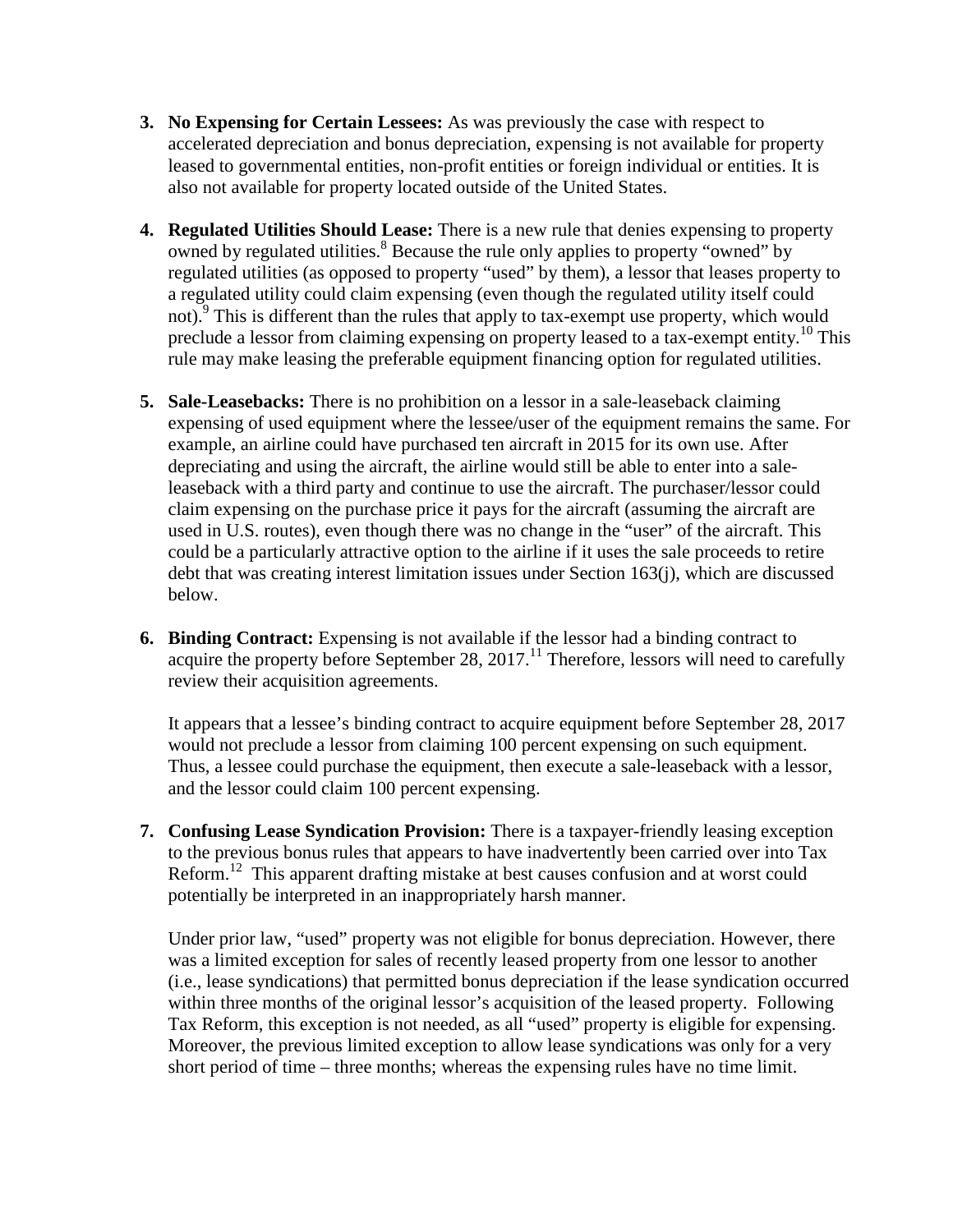Therein lies the problem. The exception is no longer needed. But, by carrying it over into a regime with no time limit on syndications, the taxpayer-friendly three-month exception could possibly be viewed to translate into an "unfriendly" three-month *limitation* on the availability of expensing for used property that *only* applies to lease syndications because each word in a statute (much less a whole clause) is presumed to have been included for a reason. <sup>13</sup>

The following examples demonstrate the inequitable result if the three-month leasing exception rule were to continue to apply to sales of leased equipment:

**Example 1:** Lessor A acquires equipment on February 1, 2018 and leases it to user X. On June 1, 2018 (i.e., more than three months after it was acquired by lessor A), lessor A sells the equipment subject to the lease to lessor B. Lessor B is not entitled to expense that equipment if the lease syndication rule in fact operates as described above.

**Example 2:** In contrast, user X acquires equipment on February 1, 2018 and directly uses it in its operating business. Then on June 1, 2018, user X sells the equipment to lessor B and leases it back. Lessor B is entitled to expense that equipment.

It is difficult to imagine that the Tax Reform retained the three-month lease syndication provision in order to affirmatively impose a restriction on lease syndications. There is no indication that Congress did not intend for the "used" property expansion of the bonus depreciation rules to apply across the board. Moreover, it is difficult to fathom that Congress would target lease syndications for harsher treatment given that the provision was first enacted by Congress in 2004 to facilitate lease syndications by creating a threemonth exception that was not available for other *used* equipment. We hope that Treasury confirms that the lease syndication rule was not retained to impose a more stringent standard for expensing eligibility in the case of a purchase of leased equipment than is imposed in the case of purchases of other types of "used" equipment.

# **II. REPEAL OF LIKE KIND EXCHANGE FOR EQUIPMENT**

The quid pro quo for expensing is that Congress repealed like kind exchanges for equipment. (Real estate like kind exchanges are still available.) There is still a small window for equipment like kind exchanges if the acquired "equipment" is replacing equipment that was "disposed of" on or before December 31, 2017.<sup>14</sup> So if, for instance, a lessor sold vehicles on Friday, December 29, 2017, it would be able to acquire "replacement" vehicles through its qualified intermediary until the earlier of (a) six months from the sale date and (b) the date for filing its 2017 tax return. Few states are likely to adopt expensing, so companies would be well served to continue their like kind exchange programs during this limited window in order to capture the benefit of deferred state tax.

As discussed above, the expensing percentage will start to ratchet down in 2023; while like kind exchanges for equipment are gone forever (unless, Congress enacts it again). Therefore, in the long run, the equipment leasing industry may have preferred to have retained like kind exchanges than been provided with an expensing benefit that will lapse.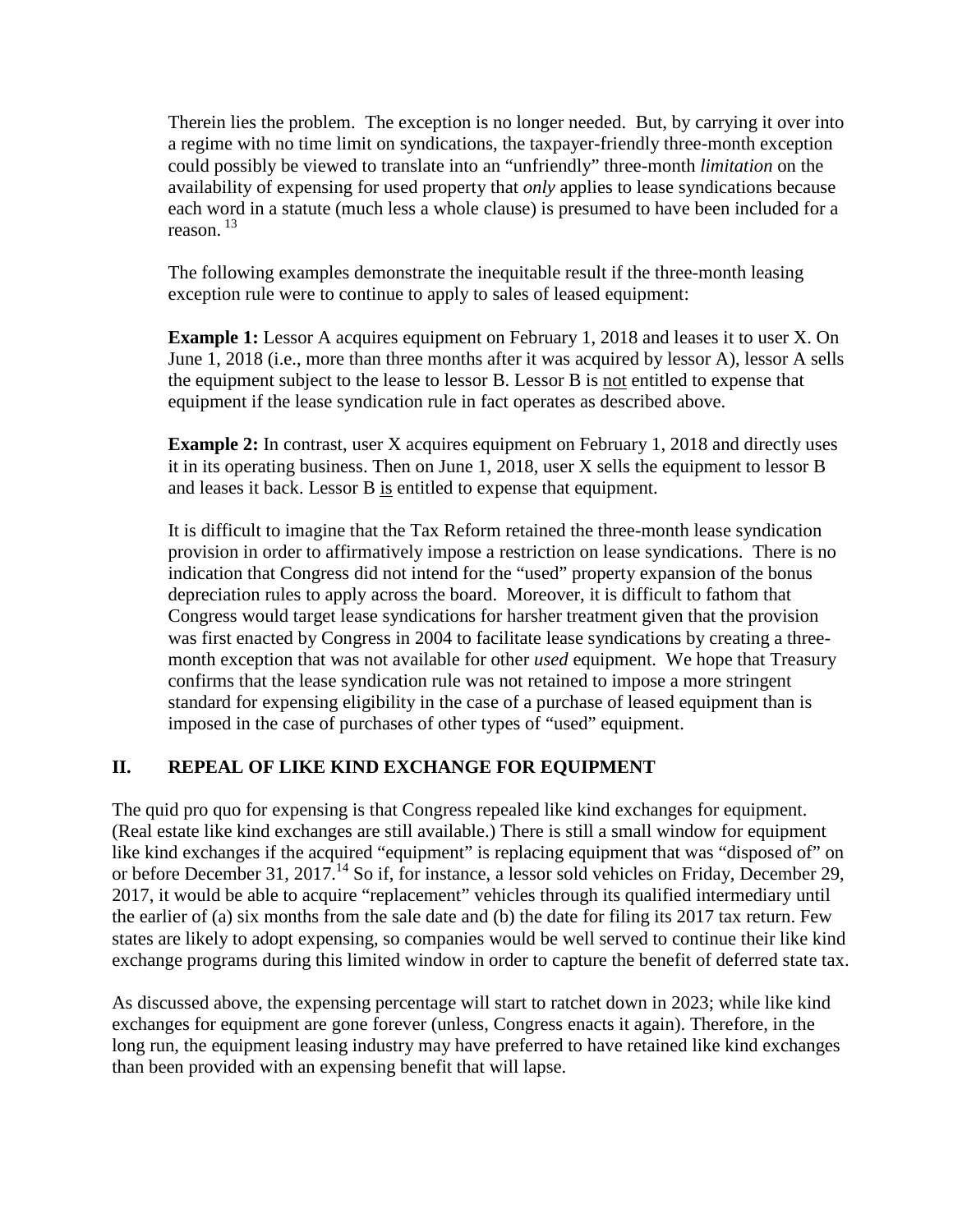## **III. NET OPERATING LOSS - 80 PERCENT ANNUAL LIMITATION**

When planning for expensing, companies must be cognizant of the new limitation Tax Reform placed on the use of net operating losses (NOLs). Under Tax Reform, only 80 percent (as opposed to 100 percent under prior law) of NOLs can be used in any particular year they are carried forward to, with the balance carried forward as long as necessary until there is sufficient taxable income to use them (taking into account the annual 80 percent limitation).<sup>15</sup> Here is an example: in 2018, the lessor has \$200 of deductions and only \$100 of gross income, which results in a \$100 NOL. Then in 2019, the lessor has \$200 of gross income and only \$100 of current deductions. Even though in 2019 the lessor has sufficient gross income to use the full \$100 NOL, the lessor can only use \$80 of it in that year. The remaining \$20 is carried forward. Then in 2020, the lessor again has \$200 of gross income and only \$100 of current deductions. Therefore, the lessor can use 80 percent of the \$20 remaining NOL (with \$4 of NOL carried forward).

# **A. Using Depreciation Elections to Avoid NOLs**

The foregoing NOL problem could have been avoided if in 2018 the lessor had managed its depreciation elections to avoid the NOL (i.e., electing less accelerated depreciation). Then assuming it had sufficient gross income, it could claim the depreciation deferred to subsequent years under a less accelerated method of depreciation without triggering the 80 percent NOL limitation.

Each partnership or corporation (including members of consolidated groups) can make its own depreciation election for property it places in service in each year by each asset class.<sup>16</sup> However, disregarded entities and grantor trusts are not able to make separate elections. The elections for assets owned by these entities are made by the parent entity that is recognized for tax purposes.

Depreciation elections apply to all assets in a depreciation class. Thus, if a corporation makes an election for rolling stock, that election would also apply to commercial aircraft, as both are in the same depreciation class. This rule applies separately by corporation even if they are members of the same consolidated group. Thus, if corporation A and corporation B are members of the same consolidated group, and the rolling stock is acquired by corporation A and the aircraft are acquired by corporation B, then corporations A and B can make different elections. Similarly, if corporation A acquires rolling stock and automobiles, then corporation A can make one election for all of the rolling stock and a different election for all of the automobiles because rolling stock and automobiles are in different depreciation classes.

# **IV. TAX REFORM AND FUNDING STRUCTURES**

Tax Reform has changed the economics of securitization – a leading source of funding for equipment leasing companies. The securitization structure where leasing companies fund themselves by issuing notes backed by the payment streams from their leases is a tried and true capital funding model, and is especially prevalent in the auto leasing industry. In the most common structure, the leasing business's operating entity (the "Leasing Company") owns a special purpose entity that is disregarded for tax purposes (a "DRE"), and the DRE owns the leased assets (the "Assets") and issues the securitization notes.<sup>17</sup>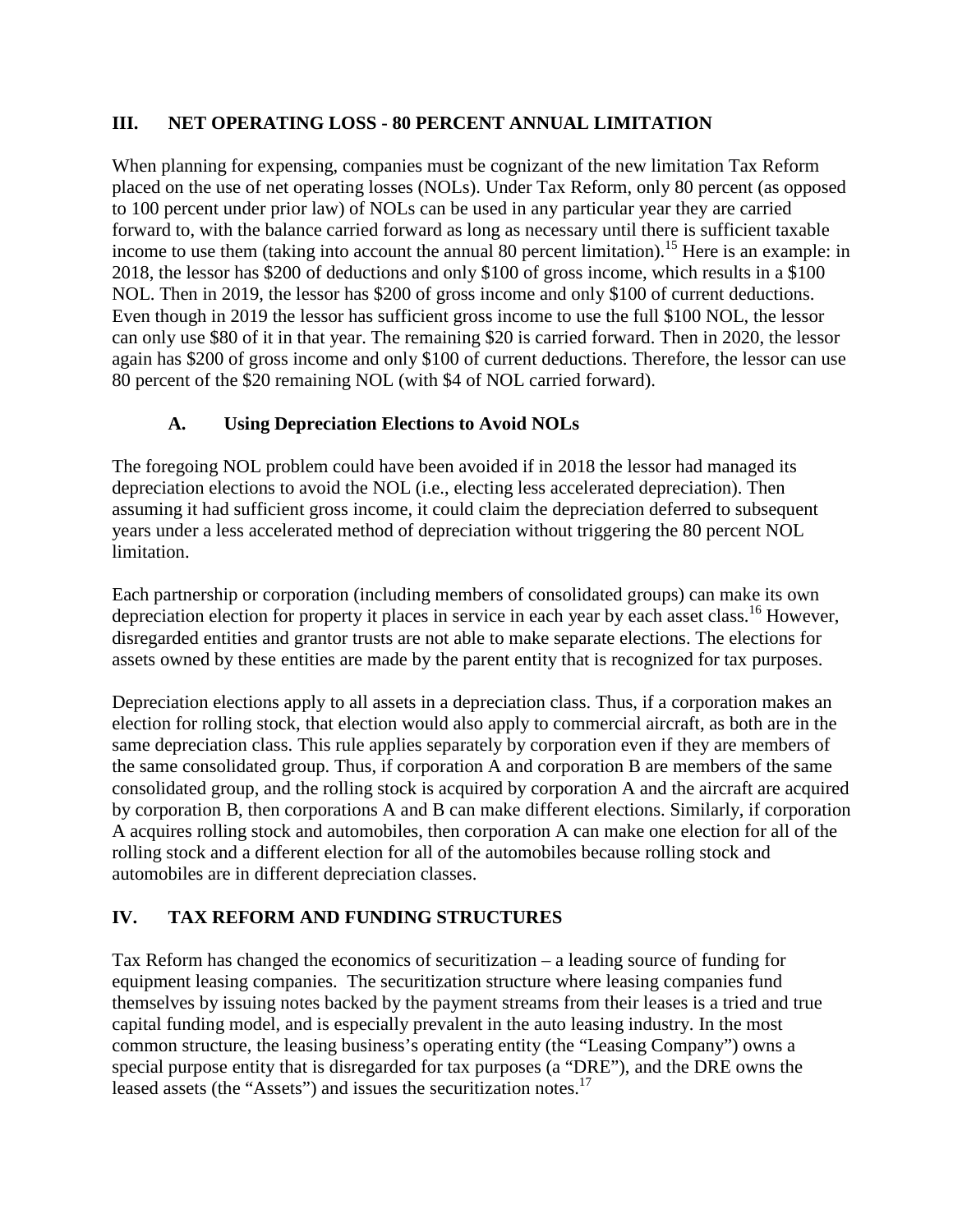# **A. Section 163(j)Interest Limitation Planning**

Expense to 30 percent (the "30 percent limitation") of the taxpayer's tax "EBITDA" (starting in 2018) Tax Reform changed lease securitization economics by amending Section 163(j)to include a potential limit on the current deductibility of interest expense on debt incurred by the Leasing Company. Section 163(j) applies when a taxpayer's interest deductions exceed its interest income in a given tax year ("Net Interest Expense"). Section 163(j) limits the deduction for Net Interest Expense to 30 percent (the "30 percent limitation") of the taxpayer's tax "EBITDA" (starting in  $2018)^{18}$  or tax "EBIT" starting in 2022.<sup>19</sup> The disallowed amount can be carried forward indefinitely.

The enactment of Section 163(j) is an aspect of Tax Reform that the equipment leasing industry should be aware of and understand, as the possibility that it could apply and thus preclude a current deduction 100 percent of interest costs translates into higher costs in the capital funding model. Section 163(j) affects equipment leasing companies using securitization funding more than equipment lenders because in a lending business the securitized payment stream is "interest" (as opposed to "rent"), which offsets the interest expense in the funding (i.e., the interest income eliminates the potential for there to be Net Interest Expense related to the securitized assets).

To give a simple example, let's assume in 2018 a Leasing Company has \$100 of rental income from leases of the Assets and \$100 of interest expense on its notes. Section 163(j) would limit the interest deduction in 2018 to \$30; the remaining \$70 of interest expense would be treated as an interest carry forward. In contrast, if the securitized payment stream were \$100 from a portfolio of equipment loans, there would have been no Net Interest Expense; all \$100 of interest would be deductible in 2018. It is important to note that these rules are applied based on the federal income tax characterization of the income. Thus, the fact that GAAP deems lease payments to have an interest element does not change this result.

The good news is that there two planning opportunities available to a Leasing Company that originates leases to mitigate the impact of Section 163(j) on its capital funding. First, rather than issuing debt, the Leasing Company could enter into a sale-leaseback or a leveraged lease using a securitization structure for the leverage. Second, the Leasing Company could employ rent structuring techniques using Section 467 to create deemed interest income for tax purposes and thereby avoid the potential hit of the 30 percent limitation for an equal amount of interest expense.

# **B. Sale-Leasebacks in Lieu of Debt Financing**

In a sale-leaseback, the Leasing Company obtains the financing for the Assets by selling the portfolio to a third-party financier (the "Head Lessor") and forming a DRE (the "Head Lessee") to lease the Assets back (the "Head Lease"). The Head Lessee subleases the Assets to its various customers. Assuming the leases at the head lease and sublease levels are true leases for income tax purposes, the Leasing Company is, for income tax purposes, paying rent (not interest) to the Head Lessor. The benefit of the sale-leaseback structure for financing the Leasing Company's portfolio is that it avoids the 163(j) problem that arises when securitization is the funding source. In addition, the Head Lessor would get the benefit of 100 percent expensing or accelerated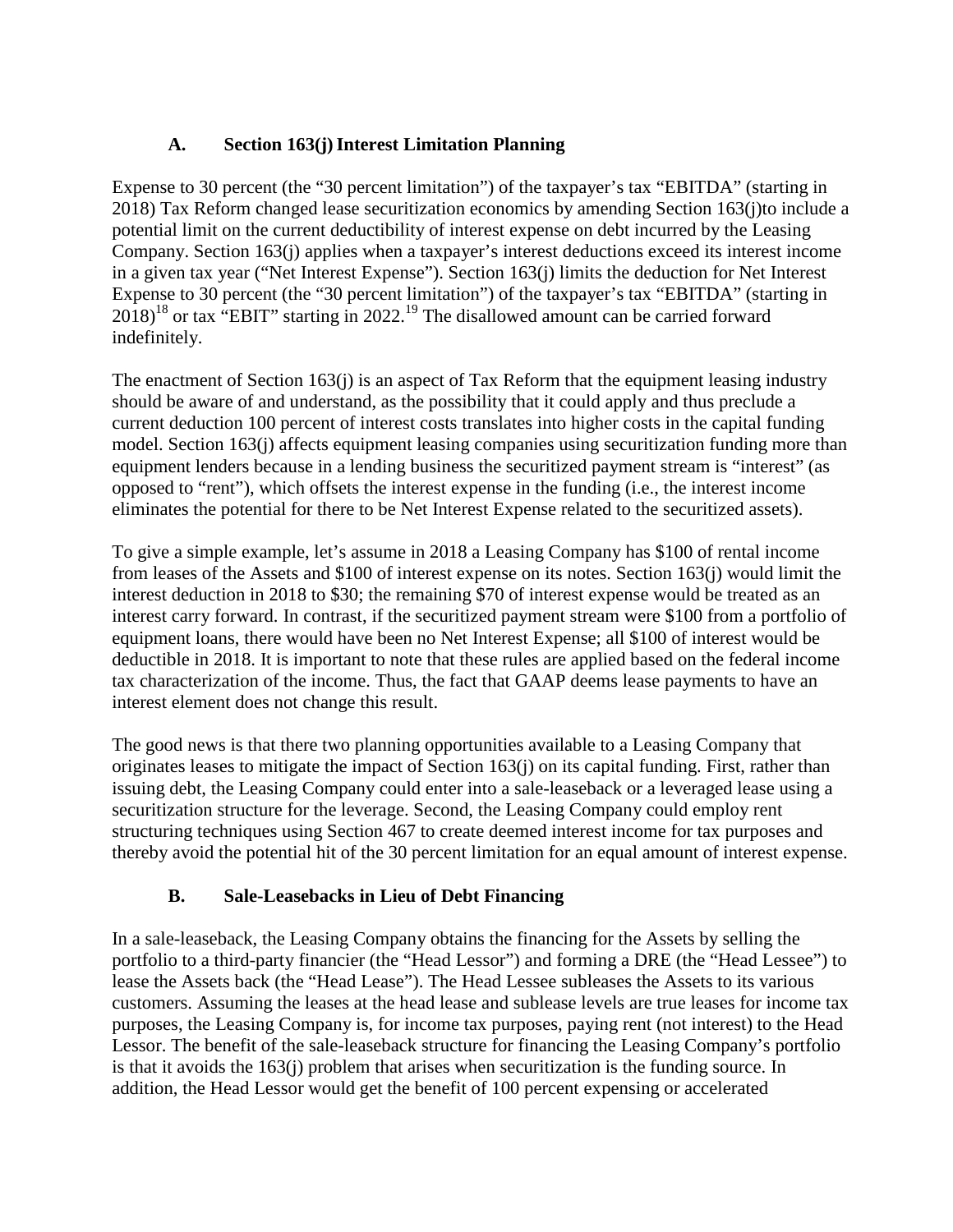depreciation, and this benefit should translate into lower rental payments due from the DRE under the Head Lease, leaving the DRE with more cash to distribute to its owner (the Leasing Company). Here is a diagram of the sale-leaseback structure:



### **C. Leveraged Lease with Securitization Debt**

The sale-leaseback structure can be further adapted to include leverage, and securitization technology can be utilized to provide that leverage. Commercially, this transaction would be a "leveraged lease"; albeit a structure that is no longer afforded favorable treatment under GAAP. For the leverage component, the Head Lessor could be a trust that issues equipment trust certificates ("ETCs") in a securitization. It need not, however, be a trust for tax reasons. The Head Lessor would use the proceeds of the ETCs, along with equity from its parent, to acquire the Assets from the Leasing Company. As in the simple sale-leaseback, the Head Lessee would be leasing the Assets from the Head Lessor and subleasing the Assets to customers. The cash rent due under the subleases would generally exceed the cash rent due to the Head Lessor, and excess cash would be distributed to the Leasing Company as the owner of the DRE. The Head Lessor, in turn, would use the rent received from the Head Lessee to service the ETCs, with the payments received by the Head Lessor generally exceeding the debt service on the ETCs, and this excess cash would be distributed to the Head Lessor's parent. Here's a leveraged lease diagram: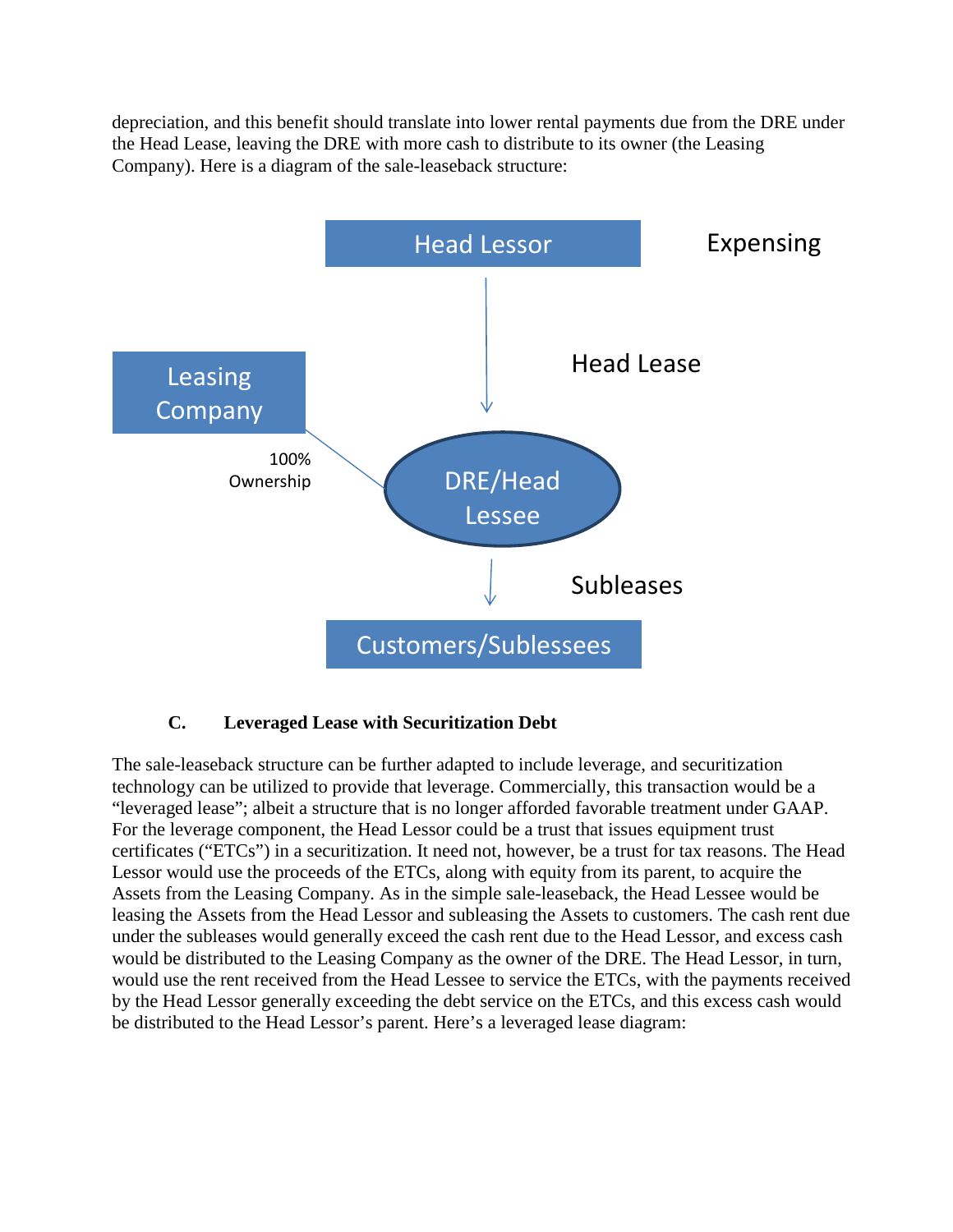

The likely candidate to be the Head Lessor's parent would be a bank. For income tax purposes, the bank would be considered the borrower under the ETCs. Therefore, the bank would need to be comfortable that its overall operations would generate sufficient interest income such that its interest expense on its customer deposits (i.e., its normal source of funding), plus the interest expense for the ETCs, would not be more in any year than its interest income from its lending operations (i.e., no Net Interest Expense), or at least not enough more so as to trigger the 30 percent limitation.

Banks will likely find themselves with few competitors to be the Head Lessor's parent in a leveraged sale-leaseback using this ETC financing structure. This is due to the low cost of financing to banks and the potential application of the 30 percent limitation under Section 163(j). There are not many financiers that pay as little for their funding as banks do and have as large a book of loans generating interest income (i.e., banks would generally be able to avoid having Net Interest Expense).

# **D. Using Section 467 to Create Interest Income**

If Section 163(j) is causing the Leasing Company's interest deductions to be deferred, the Leasing Company could use Section 467 to (a) create interest income to absorb interest deductions that would otherwise be deferred by Section 163(j) and (b) provide the counterparty to the lease with a tax benefit in the form of an interest deduction, thereby improving the lease economics of the counterparty. This planning technique is available regardless of whether the Leasing Company is the lessor or the lessee.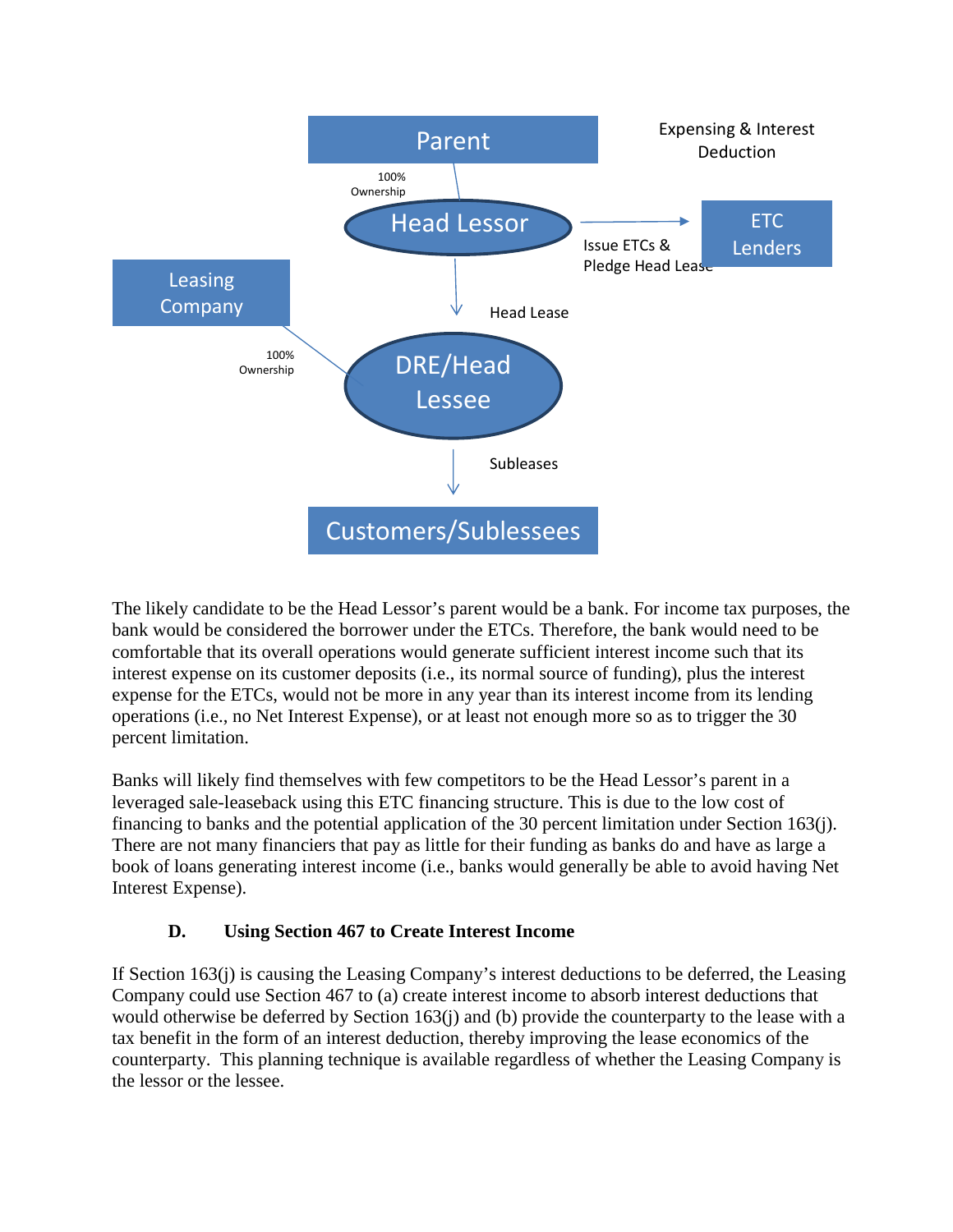Section 467 enables parties to leases to divorce the payment of rent from accrual of rent by permitting the lease to include two different rent schedules: one schedule for rent payments and one schedule for rental accrual. To the extent the difference between the "rent" under the two schedules exceeds certain limits, Section 467 deems there to be a loan that accrues interest for tax purposes.<sup>20</sup>

# **1. Section 467: Leasing Company as Lessee**

In a sale-leaseback where the Leasing Company is using a Head Lease to provide financing for the Assets (i.e., the Leasing Company (or its DRE) is the Head Lessee), if the Leasing Company were suffering from a Section 163(j) interest limitation, it would want to negotiate a Head Lease rental structure where the deemed loan runs from the Head Lessee to the Head Lessor; in such case, the deemed loan generates interest income for the Leasing Company.

The conceptual idea is to structure the schedules so that the Leasing Company's (or its DRE's) rent payments in the early years of the Head Lease exceed the rental accrual amounts (i.e., the Head Lessee's *prepayments* of rent are deemed a loan to the Head Lessor). The economics benefit the Head Lessor because it receives a tax benefit from being able to take interest deductions on the deemed loan (as opposed to current income recognition on the full amount of cash rent received), which theoretically should make the Head Lessor willing to accept lower rents under the Head Lease (i.e., better financing terms for the Leasing Company). At the same time, the Leasing Company is not negatively impacted by having to report interest income from the deemed loan, as the Leasing Company offsets this interest income with interest expense that would have otherwise been deferred by Section 163(j).

Without going into all of the details, here is an example of how the schedules could work: assume a ten-year Head Lease with \$10 million per year average annual allocated rental accrual. The Leasing Company in this case might negotiate for the annual allocated rental accrual in the first half of the Head Lease to be 90 percent of the average (e.g., \$9 million) and the annual allocated rental accrual in the second half to be 110 percent of the average (e.g., \$11 million). If we assume the Head Lessor pays \$200 million for the Assets, the Head Lessee could agree to make a \$40 million payment of rent at the start of the Head Lease in exchange for no cash payments of rent during the first four years.<sup>21</sup> At the end of the first year, there would be a \$31 million deemed loan (i.e., \$40 million prepayment less \$9 million of allocated rent). For tax purposes, the deemed loan would be deemed to accrue interest at 110 percent of the applicable federal rate,<sup>22</sup> which would be 2.83 percent, with semi-annual compounding, for a ten-year Head Lease entered into in January 2018. As a result of this structure, the Leasing Company would have \$877,300 of deemed interest income for tax purposes and could use this interest income to offset the same amount of interest expense from the Leasing Company's prior debt issuances, thereby creating a tax benefit for the Leasing Company (i.e., the ability to take current deductions for interest expense that would otherwise have been deferred under Section 163(j)).

The structure has the opposite consequences to the Head Lessor; generating \$877,300 of interest expense for the Head Lessor in the first year. The interest expense would be a tax benefit to the parent of the Head Lessor; provided the parent has sufficient interest income from its other operations to avoid application of the Section 163(j) limitation.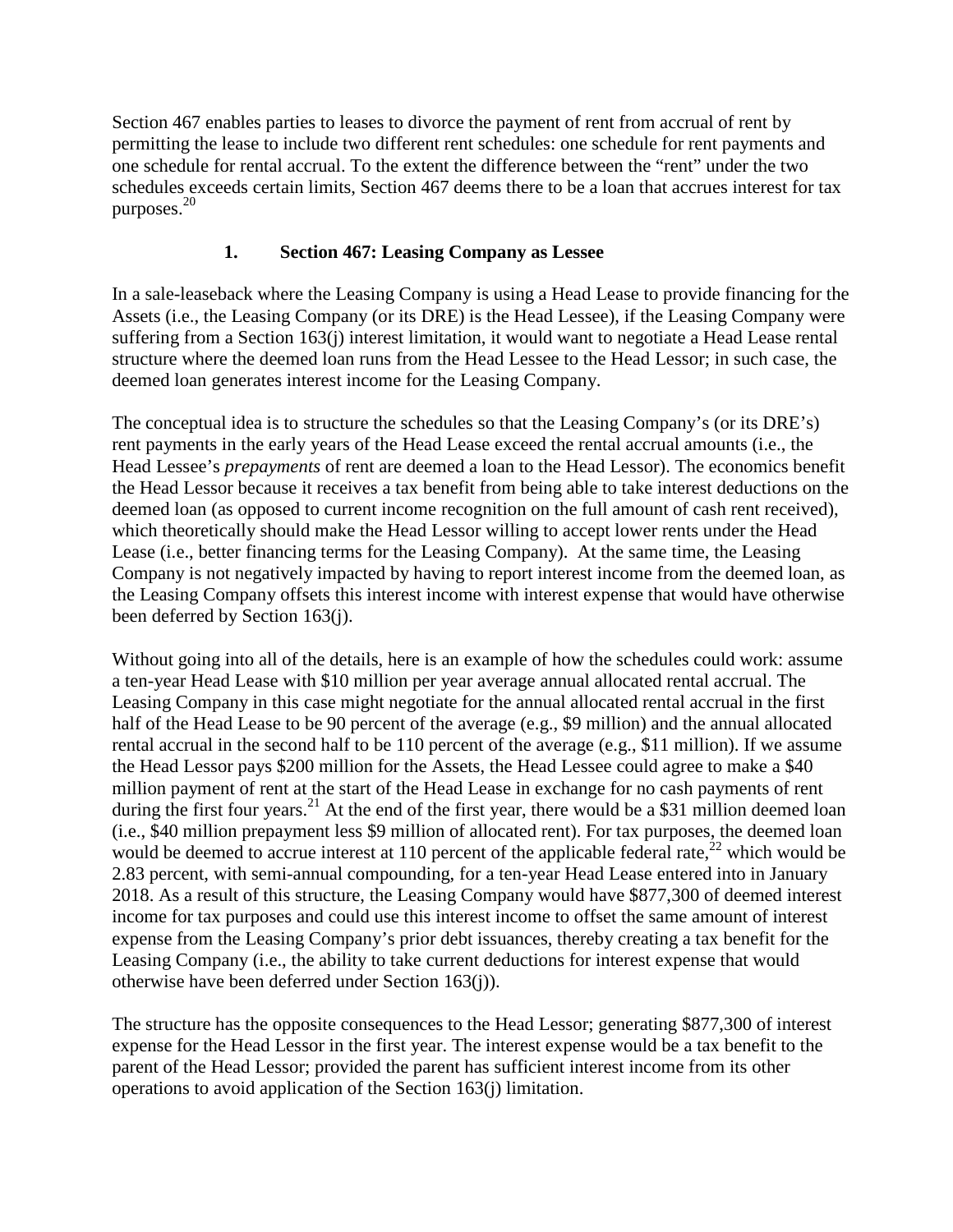## **2. Section 467: Leasing Company as Lessor**

To further address its Section 163(j) position, the Leasing Company could also use Section 467 to create deemed interest income from the customer leases. The application, though, is somewhat limited because Section 467 only applies to leases where the total rental payments are more than \$250,000. Therefore, the customer would need to be relatively sizable for this planning opportunity to be available.

An example of this structure might be the Leasing Company (or its DRE) leasing a fleet of rolling stock to a railroad for ten years. In this case, the concept would be to generate interest income to the Leasing Company (or its DRE) under the sublease (i.e., create a deemed loan that runs to the railroad). To accomplish this, the railroad's rent payments in the early years need to be less than accrued rent (i.e., the railroad's *deferral* of rent payments is deemed a loan from the Head Lessor). Using the numbers from the previous example, under the customer lease schedules, the annual allocated rental accrual in the first half of the lease would be 110 percent of the average (e.g., \$11 million) and the annual allocated rental accrual in the second half would be 90 percent of the average (e.g., \$11 million). Further, the Leasing Company (or its DRE) could negotiate with the railroad that no rent would be due until the third year, in which case, the Leasing Company would be deemed to have loaned \$11 million to the railroad. Again assuming a ten year lease entered into in January 2018, the deemed \$11 million loan would accrue interest at 2.83 percent, with semiannual compounding; thus generating \$311,300 of interest income for the Leasing Company in just the first year. There would be a corresponding interest deduction for the railroad. Accordingly, assuming the railroad can use the interest deduction, the railroad in theory would pay higher rents (or select the Leasing Company's bid over other bids) due the tax benefit it would receive under the lease. Further, the Leasing Company is not negatively affected by the deemed interest income, as the interest income is offset with a corresponding amount of interest deductions that would have otherwise been deferred by Section 163(j).

The equipment leasing industry has travelled the road of tax changes many times before and that experience positions it well to adapt its business model to allow it to thrive following the enactment of Tax Reform.

#### *David K. Burton is a Partner at Mayer Brown LLP and a member of the ELFA Federal Tax Committee. Anne Levin-Nussbaum is a Counsel at Mayer Brown LLP.*

*For more information about tax reform, visit www.elfaonline.org/industry-topics/tax-reform*

**Disclaimer:** The information in this document does not constitute legal or tax advice. Readers should obtain their own independent advice.

<sup>&</sup>lt;sup>1</sup> I.R.C. § 168(k)(1)(A), -(6)(A)(i).

<sup>2</sup> References herein to the "Code" are to the Internal Revenue Code of 1986, as amended by Tax Reform, and capitalized references to "Sections" are to sections of the Code.

<sup>&</sup>lt;sup>3</sup> Certain types of property are provided an extra year to be placed in service. I.R.C. § 168(k)(2)(B).

 $4$  I.R.C. § 168(k)(6).